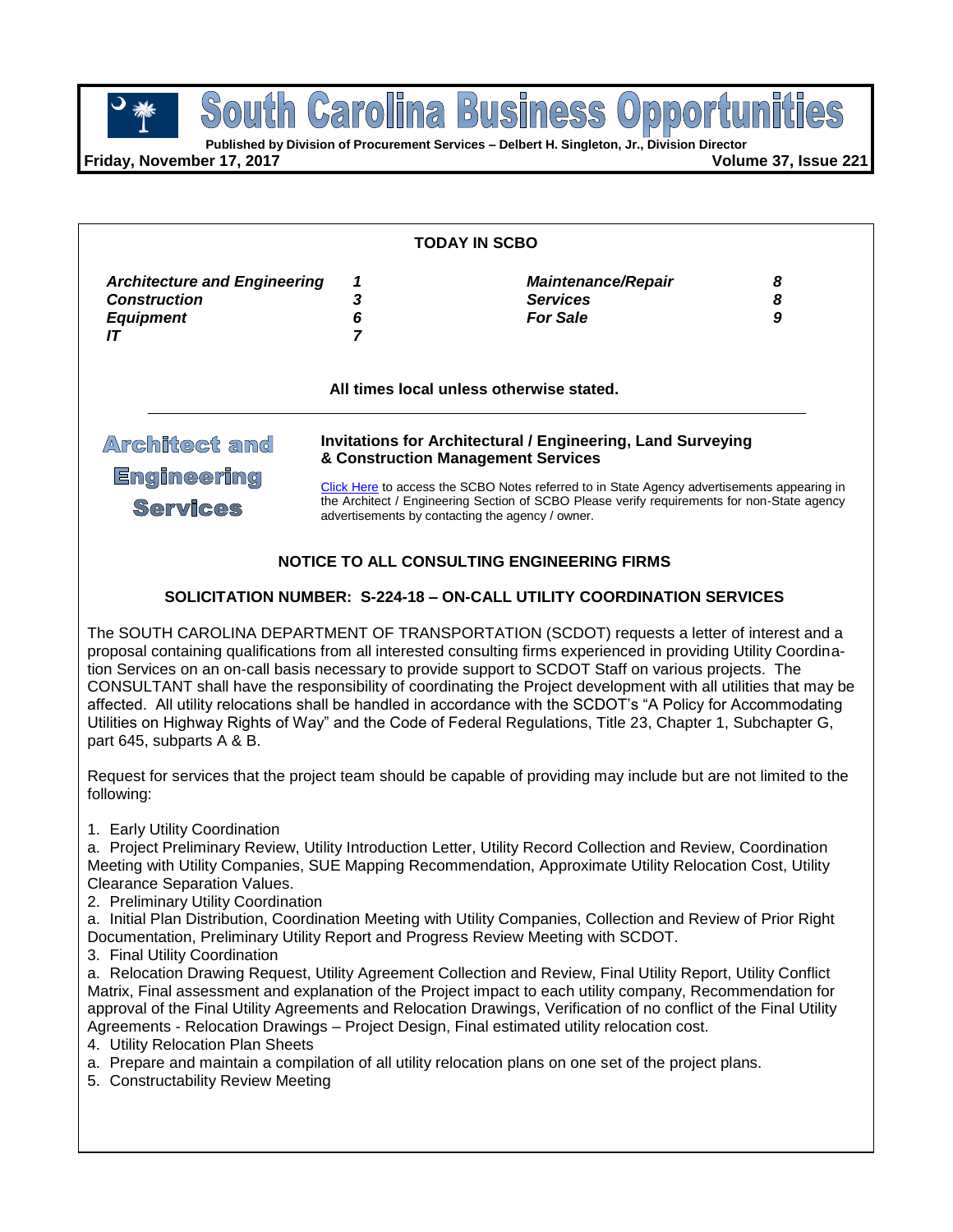#### **Friday, November 17, 2017 2 Volume 37, Issue 221**

a. Plan and conduct a Constructability Review Meeting with all utility companies in order to discuss any conflicts with proposed utility relocations vs. roadway construction work and any conflicts between various utilities.

6. Utility Relocation Coordination

a. Document Review, Preconstruction Meeting, Utility-Project Status Meetings, Respond to Requests for Information concern the projects utility relocation plan via email, telephone, written, etc.

These services will be provided under a three (3) year statewide On-Call contract on an "as needed" basis. The SCDOT will select up to eight (8) firms to provide these services, with a total maximum On-Call amount for the three (3) year period not to exceed \$6,000,000.00 to be distributed among the selected firms. Consultants will be evaluated and ranked based on their score during the selection process. Work under this on-call will be assigned based on the consultant's qualifications for the project being assigned for an individual task order/work order. The project team should be capable of providing all services outlined above.

RFP information associated with this solicitation is located at the following link:

[http://info.scdot.org/SCDOTProfessionalServ/SitePages/constructionLetting\\_Services.aspx#tabs-5](http://info.scdot.org/SCDOTProfessionalServ/SitePages/constructionLetting_Services.aspx#tabs-5) For questions, please contact the SCDOT Contracting Officer, Wendy Hollingsworth at 803-737-0746 or via email at [Hollingswg@scdot.org](mailto:Hollingswg@scdot.org) or Diane Stubbs at 803-737-4901 or via email at [Stubbsdg@scdot.org.](mailto:Stubbsdg@scdot.org) Electronic Submissions are due no later than 2:00pm, December 7, 2017.

# **REQUEST FOR PROPOSALS (RFP 07-17) -- CITY HALL ROOF REPLACEMENT -- CITY OF FOLLY BEACH**

The City of Folly Beach ("City") is requesting proposals from qualified contracting firms for roofing replacement to Folly Beach City Hall at 21 Center Street. Bid packets are available electronically at cityoffollybeach.com or by submitting a request to [cjolley@cityoffollybeach.com](mailto:cjolley@cityoffollybeach.com) or in person at the Municipal Clerk's office, City Hall, 21 Center Street, 2nd Floor, Folly Beach 29439.

There will be an optional pre-bid meeting at 10:00am, Wednesday, November 29, 2017 in City Hall Council Chambers located at 21 Center Street, Folly Beach, SC 29439. Any questions following this meeting must be submitted in writing to Eric Lutz at [elutz@cityoffollybeach.com](mailto:elutz@cityoffollybeach.com) no later than Wednesday, December 6th. Responses to questions will be made addenda not less than two business days prior to proposal deadline.

Sealed proposals must be received by 2:00pm, Wednesday, December 13, 2017. Any proposals received after this date and time will not be considered. All proposals must be signed by an official agent or representative of the company submitting the proposal. Proposals must be clearly labeled "RFP 07-17: City Hall Roof Replacement". Sealed proposals may be hand-delivered to 21 Center Street, Colleen Jolley, 2nd Floor, or mailed to PO Box 48, Folly Beach, SC 29439, Attn: Colleen Jolley, Municipal Clerk.

The proposals will be opened at 2:10pm, Wednesday, December 13, 2017. All submitters are invited to be present or send a representative. Under the provisions of the Freedom of Information Act, all proposals, excluding finances and pending legal actions, will become public information.

The City of Folly Beach is an Equal Opportunity Employer.

# **REQUEST FOR QUALIFICATIONS FOR REHABILITATION OF**

# **THE MODJESKA MONTEITH SIMKINS HOUSE**

Interested architects are invited to submit RFQs for a historic preservation rehabilitation project for the circa-1890, National Register-listed Modjeska Monteith Simkins House located at 2501 Marion Street in Columbia. The property is owned by the City of Columbia, and Historic Columbia serves as the contractual steward. This project is funded by a federal grant from the National Park Service that is administered by SC Dept. of Archives & History. Complete RFQ and project descriptions may be obtained from HC's Director of Facilities, Sean Stucker: 803-240-3135 or [sstucker@historiccolumbia.org.](mailto:sstucker@historiccolumbia.org)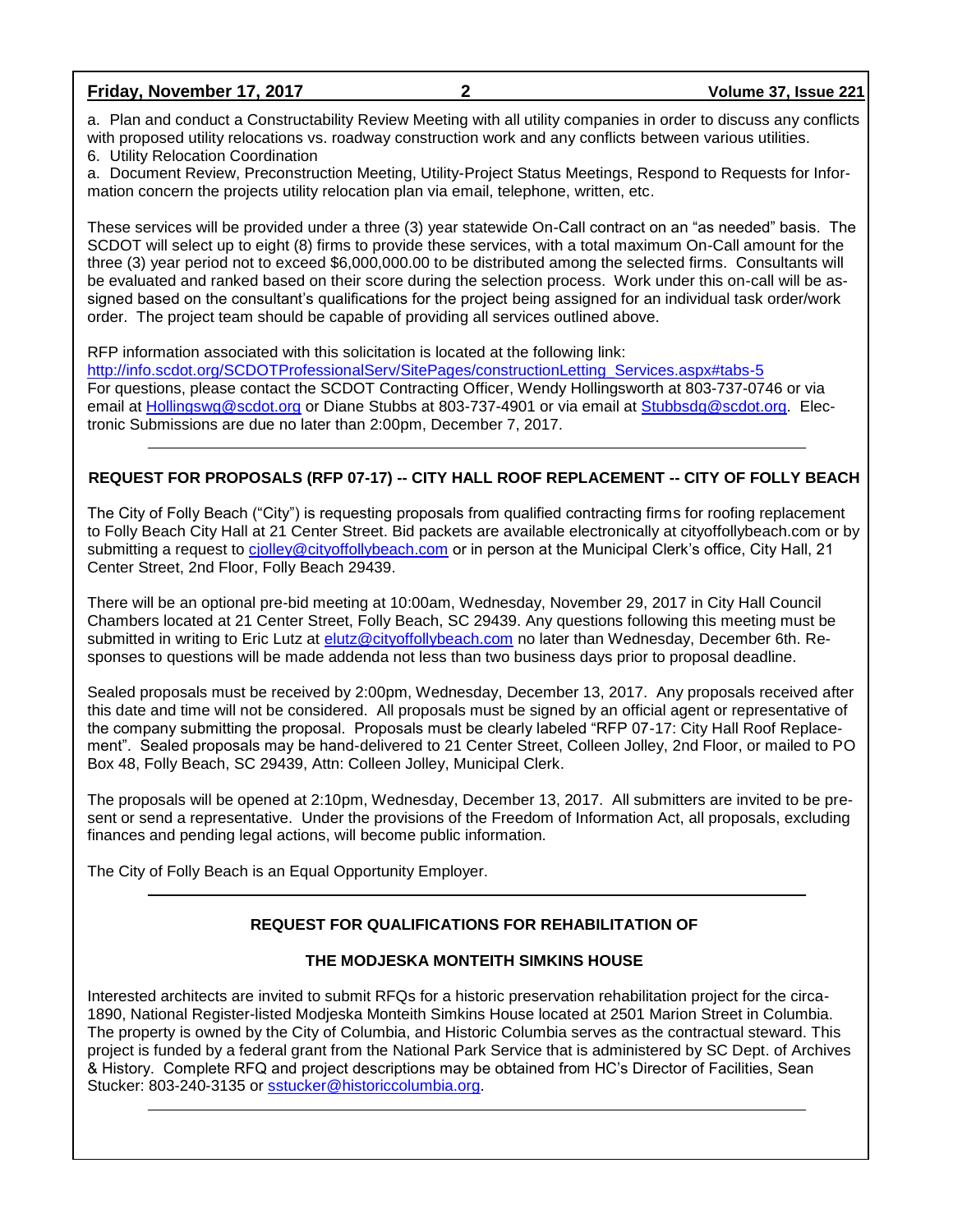**Friday, November 17, 2017 3 Volume 37, Issue 221**

Bids will be accepted by mail or delivery at 1601 Richland Street, Columbia, SC 29201 until 4:00pm on Friday, December 15, 2017.

CITY OF FLORENCE, SC -- INVITATION TO BID NO. 2017-126 -- DEMOLITION SERVICES

The City of Florence is accepting bids from qualified bidders for the demolition and lot clearing of the properties located at 243 E. Marion Street, Florence, SC.

Mandatory Pre-Bid Meeting: December 1, 2017 at 10:00am, beginning at 242 E. Marion Street.

Bid Opening Date/Time: December 8, 2017 at 2:00pm.

Location for the Receipt of Bids: City of Florence City Center, Purchasing/Contracting Office, 324 West Evans Street 3rd Floor, Florence, SC 299501

The invitation to bid document can be found on our website [www.cityofflorence.com](http://www.cityofflorence.com/) at the purchasing and bids link or by contacting: Lynwood F. Givens by e-mail: [lgivens@cityofflorence.com](mailto:lgivens@cityofflorence.com) or by fax at 843-665-3111.

Mailing Address: City of Florence, Office of Purchasing and Contracting, 324 West Evans Street, Florence, SC 29501

The City of Florence welcomes and encourages submissions from minority and woman owned businesses. Please indicate that you are a minority or woman owned business with your request for bid documents.

This solicitation does not commit the City of Florence to award a contract, to pay any costs incurred in the preparation of a bid, or to procure or contract for services. The City of Florence reserves the right to reject any and all responses, to cancel this solicitation, and to make an award deemed in its own best interest.

**Description:** PROFESSIONAL ARCHITECTURAL AND ENGINEERING SERVICES **Solicitation:** Fixed Price Solicitation **Delivery Point:** Anderson 4 School District **Submit Offer By:** 12/5/2017 3:00pm **Purchasing Entity:** Anderson School District 4 **Direct Inquiries To:** Rick Rogers, [rrogers@anderson4.org](mailto:rrogers@anderson4.org)



#### **Invitations for Construction Bids**

Please verify requirements for non-State agency advertisements by contacting the agency / owner. Projects expected to cost less than \$50,000 are listed under the Minor Construction heading.

PROJECT NAME: DUCTWORK MODIFICATIONS AT CROSSROADS INTERMEDIATE SCHOOL PROJECT NUMBER: 2018-016 PROJECT LOCATION: CrossRoads Intermediate School 6949 Saint Andrews Road Columbia, SC 29212

BID SECURITY REQUIRED? Yes PERFORMANCE BOND REQUIRED? Yes

PAYMENT BOND REQUIRED? Yes CONSTRUCTION COST RANGE:\$48,000.00 to 53,000.00

DESCRIPTION OF PROJECT: Remove, repair and/or replace existing return and supply air ductwork in the 300 wing.

BIDDING DOCUMENTS/PLANS MAY BE OBTAINED FROM: [www.lexrich5.org/page/16458](http://www.lexrich5.org/page/16458)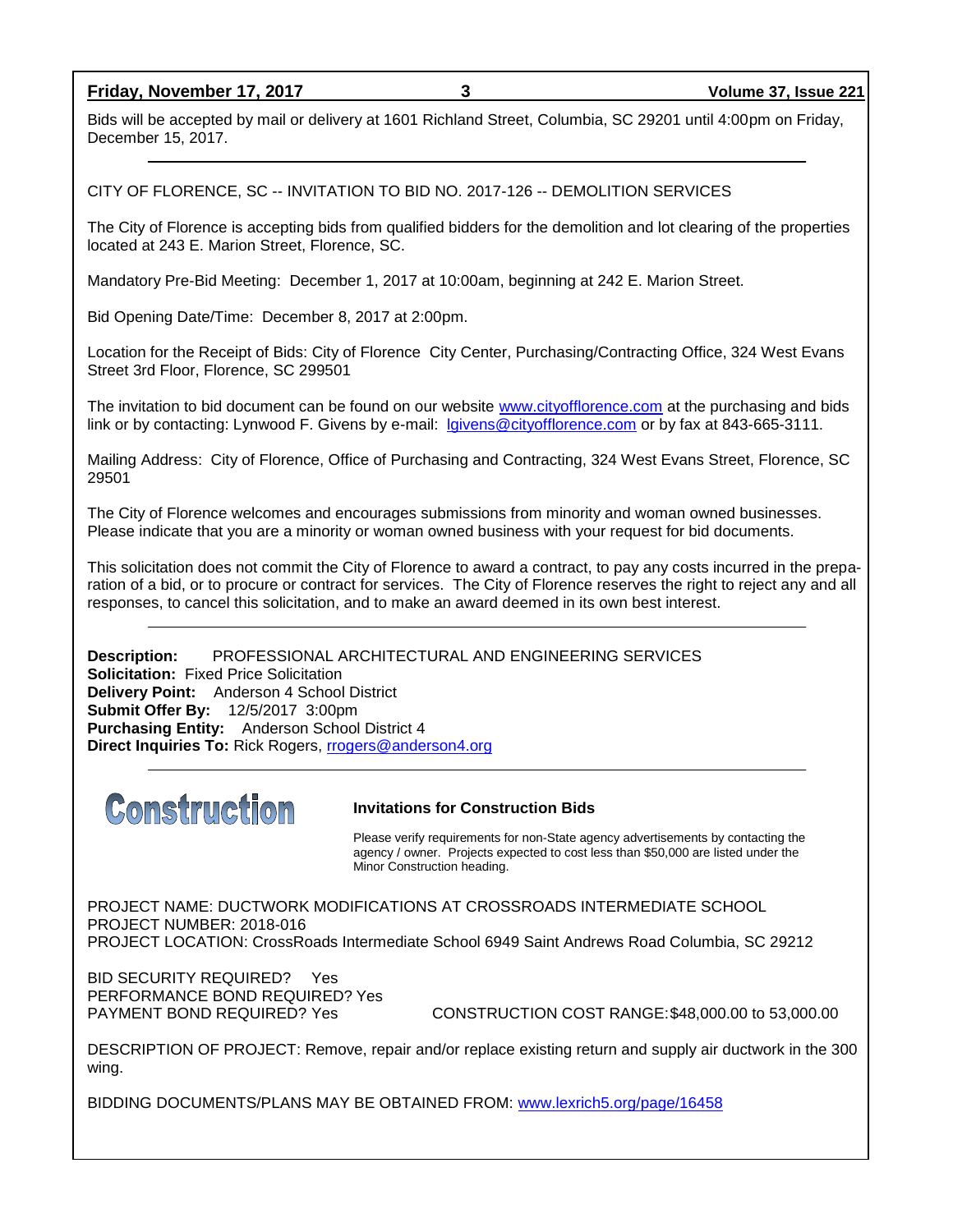| Friday, November 17, 2017                                                                                                                                                                                                                                         | 4                                                                                  | Volume 37, Issue 221                                       |  |  |
|-------------------------------------------------------------------------------------------------------------------------------------------------------------------------------------------------------------------------------------------------------------------|------------------------------------------------------------------------------------|------------------------------------------------------------|--|--|
| IN ADDITION TO THE ABOVE OFFICIAL SOURCE(S), BIDDING DOCUMENTS/PLANS ARE ALSO<br>AVAILABLE AT: Mechanical Engineering Consulting Associates, Inc.                                                                                                                 |                                                                                    |                                                            |  |  |
| ARCHITECT-ENGINEER NAME: Mechanical Engineering Consulting Associates, Inc.<br>A-E CONTACT: Gene Wilson<br>A-E ADDRESS: Street/PO Box: 2330 Main Street<br>City: Columbia<br>State: SC<br>EMAIL: genewilson@mecainc.com<br>TELEPHONE: 803-765-9421                | ZIP: 29201-                                                                        |                                                            |  |  |
| AGENCY/OWNER: School District Five of Lexington and Richland Counties<br><b>AGENCY PROJECT COORDINATOR: Steve Kane</b><br>ADDRESS: Street/PO Box: 1020 Dutch Fork Road<br>City: Irmo<br>EMAIL: skane@lexrich5.org<br>TELEPHONE: 803-476-8151<br>FAX: 803-476-8032 |                                                                                    |                                                            |  |  |
| PRE-BID CONFERENCE: Yes<br>PRE-BID DATE: 11/30/2017<br>drews Road Columbia, SC 29212                                                                                                                                                                              | <b>MANDATORY ATTENDANCE:</b><br>TIME: 10:00am                                      | No<br>PLACE: CrossRoads Intermediate School 6949 Saint An- |  |  |
| BID OPENING DATE: 12/7/2017 TIME: 11:00am PLACE: School District Five of Lexington and Richland<br>Counties                                                                                                                                                       |                                                                                    |                                                            |  |  |
| <b>BID DELIVERY ADDRESSES:</b><br>HAND-DELIVERY:<br>Attn: Purchasing<br>1020 Dutch Fork Road<br>Irmo, SC 29063                                                                                                                                                    | <b>MAIL SERVICE:</b><br>Attn: Purchasing<br>1020 Dutch Fork Road<br>Irmo, SC 29063 |                                                            |  |  |

PROJECT NAME: PROFESSIONAL SERVICES FOR THE ENTRANCE IMPROVEMENTS AT THEALCOLU INDUSTRIAL AND TECHNOLOGY PARK PROJECT NUMBER: 16200-0014 PROJECT LOCATION: Clarendon County, South Carolina

BID SECURITY REQUIRED? Yes PERFORMANCE BOND REQUIRED? Yes PAYMENT BOND REQUIRED? Yes

DESCRIPTION OF PROJECT: Project work to be completed consist of providing all required license, fees, utility location, permits, materials, equipment and labor to perform site improvements, including, but not limited to: site clearing, grading, and construction of approximately 150-LF of asphalt pavement roadway. The proposed roadway consists of a fifteen (15) - foot landscaped median with entrance signage, and two (2) fifteen (15) - foot wide lanes with eighteen (18) - inch barrier curb. Total project shall be monitored and performed in compliance with all local, state and federal mandates, including, but not limited to South Carolina Department of Transportation (SCDOT), South Carolina Department of Health and Environmental Control (SCDHEC), United States Department of Labor (DOL), United States Environmental Protection Agency and their delegated counterparts.

BIDDING DOCUMENTS/PLANS MAY BE OBTAINED FROM: Drawings, specifications, and contract documents may be obtained from the office of Alliance Consulting Engineers, Inc., Post Office Box 8147, Columbia, South Carolina 29202-8147 upon a nonrefundable payment of \$150.00. When requesting drawings, specifications, or contract documents, provide the following information about your company: Mailing address, street (UPS) address, telephone number, and FAX number (if applicable). Packages must be marked "Sealed Bid - Do Not Open".

PLAN DEPOSIT AMOUNT: \$150.00 IS DEPOSIT REFUNDABLE No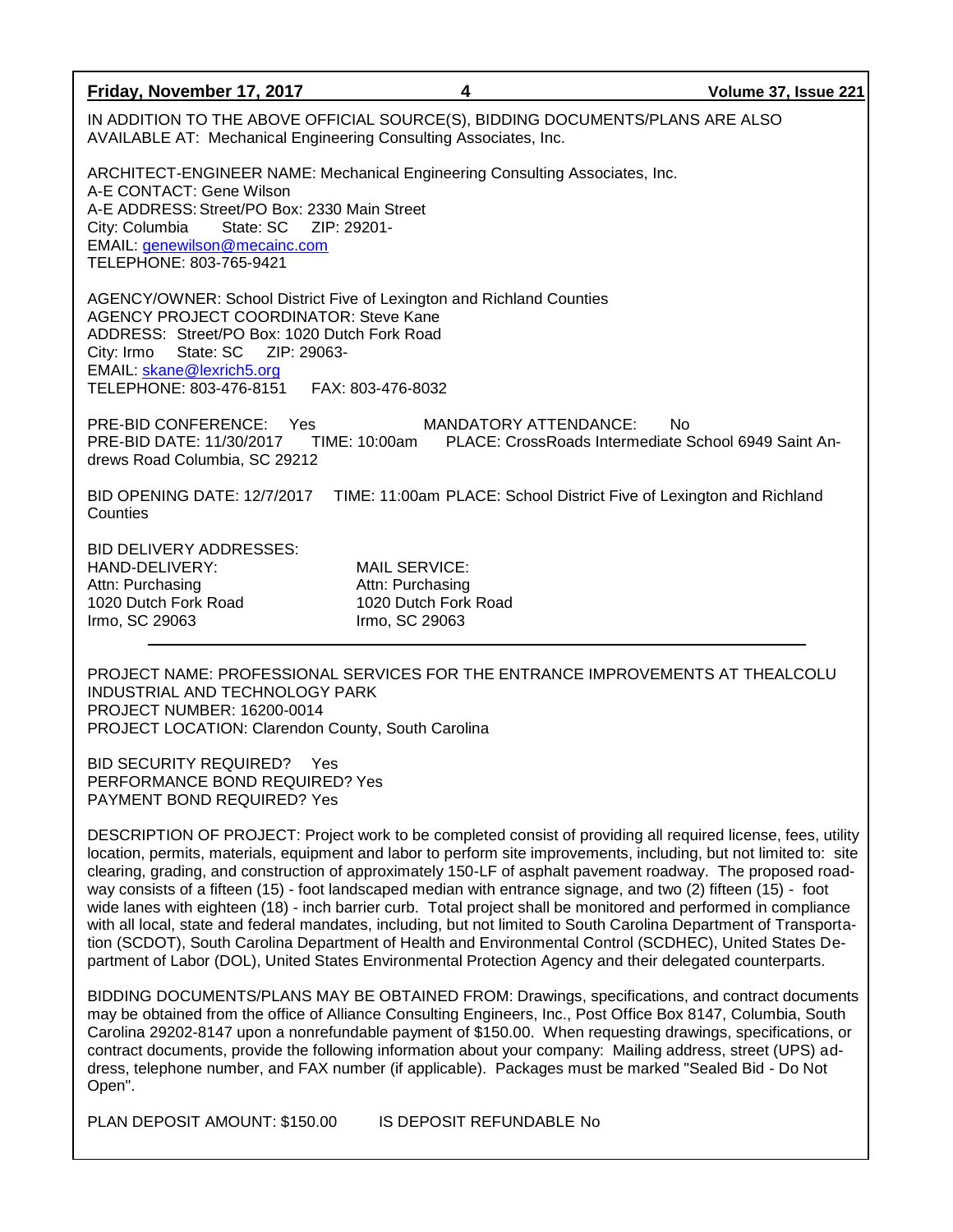| Friday, November 17, 2017                                                                                                                                                                                                                                                               | 5<br>Volume 37, Issue 221                                                                                                                                  |  |  |  |
|-----------------------------------------------------------------------------------------------------------------------------------------------------------------------------------------------------------------------------------------------------------------------------------------|------------------------------------------------------------------------------------------------------------------------------------------------------------|--|--|--|
| IN ADDITION TO THE ABOVE OFFICIAL SOURCE(S), BIDDING DOCUMENTS/PLANS ARE ALSO<br>AVAILABLE AT: http://clarendoncountygov.org, HCAC and iSqFt Planroom: hcacarolinas@isqft.com<br>Dodge Plan Rooms: DodgeDocs@construction.com                                                           |                                                                                                                                                            |  |  |  |
| ARCHITECT-ENGINEER NAME: Alliance Consulting Engineers, Inc.<br>A-E ADDRESS: Street/PO Box: Post Office Box 8147<br>City: Columbia State: South Carolina<br>ZIP: 29202-8147-<br>TELEPHONE: 803-779-2078    FAX: 803-779-2079                                                            |                                                                                                                                                            |  |  |  |
| <b>AGENCY/OWNER: Clarendon County</b><br>AGENCY PROJECT COORDINATOR: Ms. Tamika Malone, Procurement Director<br>ADDRESS: Street/PO Box: 411 Sunset Drive<br>City: Manning<br>State: South Carolina<br>ZIP: 29102-<br>TELEPHONE: 800-729-0973    FAX: 803-435-4925                       |                                                                                                                                                            |  |  |  |
| PRE-BID CONFERENCE: Yes<br><b>MANDATORY ATTENDANCE:</b><br>No<br>PRE-BID DATE: 11/29/2017 TIME: 10:00am PLACE: Intersection of Spigner Road (S-14-242) and Green<br><b>Hill Church Road</b>                                                                                             |                                                                                                                                                            |  |  |  |
| BID OPENING DATE: 12/19/2017 TIME: 2:00pm<br>411 Sunset Drive, Manning, South Carolina 29102                                                                                                                                                                                            | PLACE: Clarendon County Administration Building at                                                                                                         |  |  |  |
| <b>BID DELIVERY ADDRESSES:</b><br>HAND-DELIVERY:<br>Attn: Ms. Tamika Malone, Procurement Director<br>411 Sunset Drive, Procurement Department, Rm 603<br>Manning, South Carolina 29102                                                                                                  | <b>MAIL SERVICE:</b><br>Attn: Ms. Tamika Malone, Procurement Director<br>411 Sunset Drive, Procurement Department, Rm 603<br>Manning, South Carolina 29102 |  |  |  |
| PROJECT NAME: ALLENDALE ELEMENTARY SCHOOL - ASPHALT DRIVE OVERLAY<br><b>PROJECT NUMBER: 1703</b><br>PROJECT LOCATION: 3305 Allendale-Fairfax Hwy, Fairfax, SC 29827                                                                                                                     |                                                                                                                                                            |  |  |  |
| <b>CONSTRUCTION COST RANGE: TBD</b>                                                                                                                                                                                                                                                     |                                                                                                                                                            |  |  |  |
| DESCRIPTION OF PROJECT: The project is the overlay of the current asphalt paving drives and parking.<br>BIDDING DOCUMENTS/PLANS MAY BE OBTAINED FROM: www.acs.k12.sc.us                                                                                                                 |                                                                                                                                                            |  |  |  |
| IN ADDITION TO THE ABOVE OFFICIAL SOURCE(S), BIDDING DOCUMENTS/PLANS ARE ALSO<br>AVAILABLE AT: Bids will be received until 2:00 pm, Friday, December 1, 2017.                                                                                                                           |                                                                                                                                                            |  |  |  |
| <b>AGENCY/OWNER: Allendale County Schools</b><br>AGENCY PROJECT COORDINATOR: Angela Grant<br>ADDRESS: Street/PO Box: 3249 Allendale-Fairfax Hwy<br>State: South Carolina<br>ZIP: 29827-<br>City: Fairfax<br>EMAIL: granta@acs.k12.sc.us<br>TELEPHONE: 803-584-4603<br>FAX: 803-584-5303 |                                                                                                                                                            |  |  |  |
| <b>BID DELIVERY ADDRESSES:</b><br>HAND-DELIVERY:<br>Attn: Angela Grant<br>3249 Allendale-Fairfax Hwy, Fairfax, SC 29827<br>Bids will be received until 2:00pm Fri., Dec. 1, 2017 Bids will be received until 2:00pm Fri., Dec. 1, 2017                                                  | <b>MAIL SERVICE:</b><br>Attn: Angela Grant<br>3249 Allendale-Fairfax Hwy, Fairfax, SC 29827                                                                |  |  |  |
|                                                                                                                                                                                                                                                                                         |                                                                                                                                                            |  |  |  |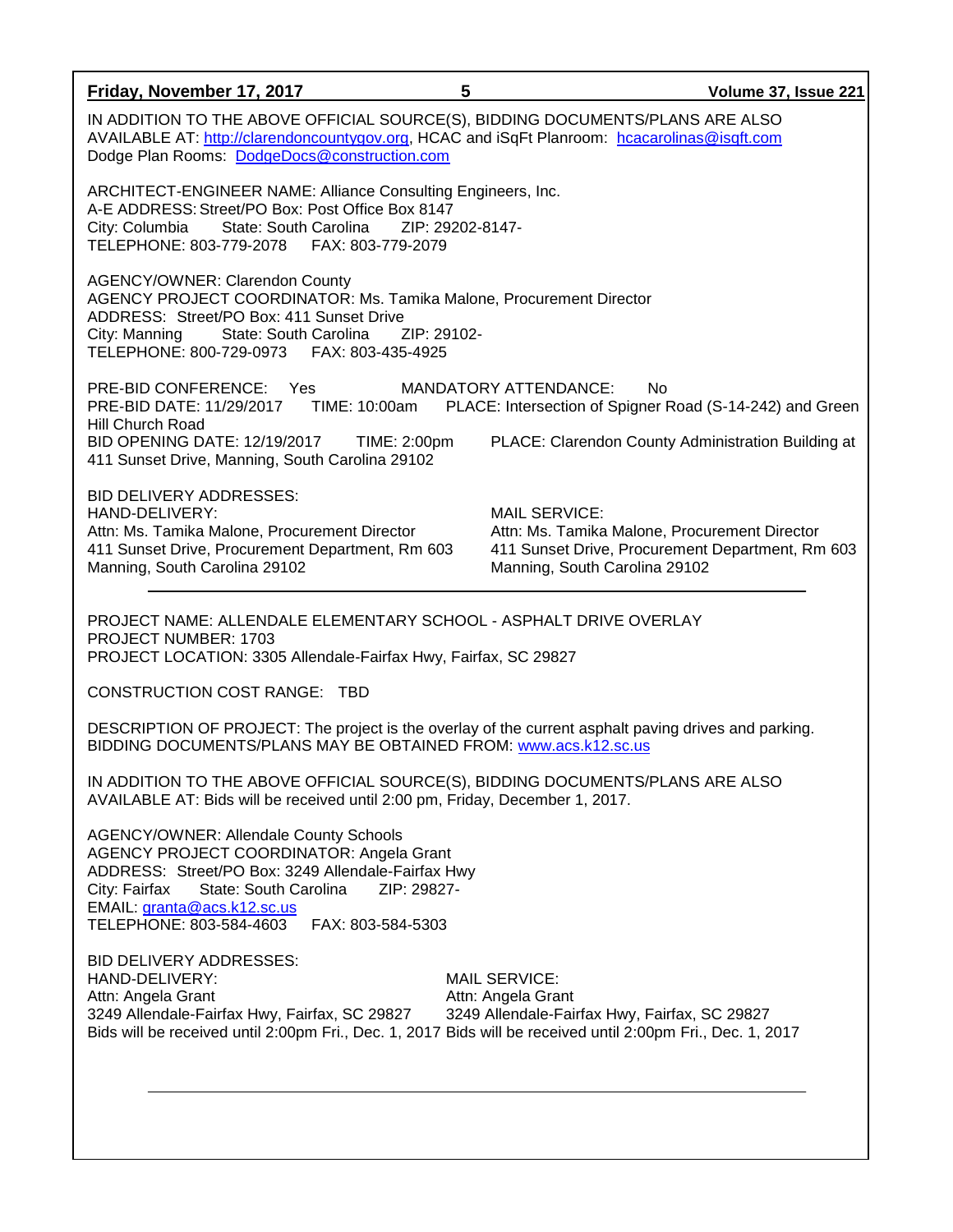## **Friday, November 17, 2017 6 Volume 37, Issue 221**

Project Name: NEW WATER PARK ATTRACTIONS (GENERAL CONTRACTING) - PREQUALIFICATION Project Number: 2018-018 Prequalification Project Location: 8871 Riverland Drive, Charleston, SC 29412 Bid Security, Performance Bond, and Payment Bond Required

Description of Project: New Water Park Attractions (General Contracting) - Prequalification Construction Cost Range: Two Projects See Prequalification Information on website

Plans May Be Obtained From: [www.ccprc.com/bids](http://www.ccprc.com/bids)

Bid Opening Date/Time: December 5, 2017, 2:00pm Place: 861 Riverland Drive Charleston SC 29412 Agency/Owner: Charleston County Park and Recreation Commission Name & Title of Agency Coordinator: Deborah Taylor, CPPO

• Fax: 843-762-2683

• E-mail: [prcprocurement@ccprc.com](mailto:prcprocurement@ccprc.com)

Hand Deliver Bids To: 861 Riverland Drive, Charleston SC, 29412 Mail Bids To: 861 Riverland Drive, Charleston, SC 29412

# **REQUEST FOR BIDS FOR DEMOLITION**

Home Alliance, Inc. is seeking bids for the demolition of one (1) residential building, lot filling, and vegetation removal and grassing. Sealed bids will be received by Home Alliance, Inc. (owner) until 5:00pm, Friday, December 9, 2017 at 1206 N. Kings Hwy. Myrtle Beach, SC 29577 for the following: REQUEST FOR BIDS FOR DEMOLITION

Home Alliance, Inc. is seeking bids for the demolition of one (1) residential building, lot filling, and vegetation removal and grassing. Sealed bids will be received by Home Alliance, Inc. (owner) until 5:00pm, Friday, December 9, 2017 at 1206 N. Kings Hwy. Myrtle Beach, SC 29577 for the following:

> BUILDING DEMOLITION, LOT FILLING, GRASSING 1502 DUNBAR STREET, MYRTLE BEACH, SC 29577

Only qualified Contractors in good standing, licensed in the State of South Carolina may submit bids. Potential bidders are required to contact Home Alliance, Inc. at their office from 9:00am to 5:00pm, Monday –Friday at 843-712-2772 or [homealliance1304@gmail.com](mailto:homealliance1304@gmail.com) to obtain the Request for Bid document.

All qualified Bidders will receive consideration without regard to race, religion, familial status, or national origin. The successful Bidder must be an Equal Opportunity Employer.

Owner reserves the right to reject any or all bids and to award the contract in the best interest of the Owner.

# Equipment

**Description:** REMOVE AND REPLACE DISH MACHINE, JAMES F. BYRNES HIGH SCHOOL **Solicitation No.:** 1718-012 **Delivery Point:** Duncan, SC **Submit Offer By:** 12/1/2017 10:00am **Purchasing Entity:** Spartanburg School District Five **Buyer:** Barry Reese, 864-949-7628, [barry.reese@spart5.net](mailto:barry.reese@spart5.net) **Download Solicitation From:** [www.spart5.net/procurement/solicitations](http://www.spart5.net/procurement/solicitations)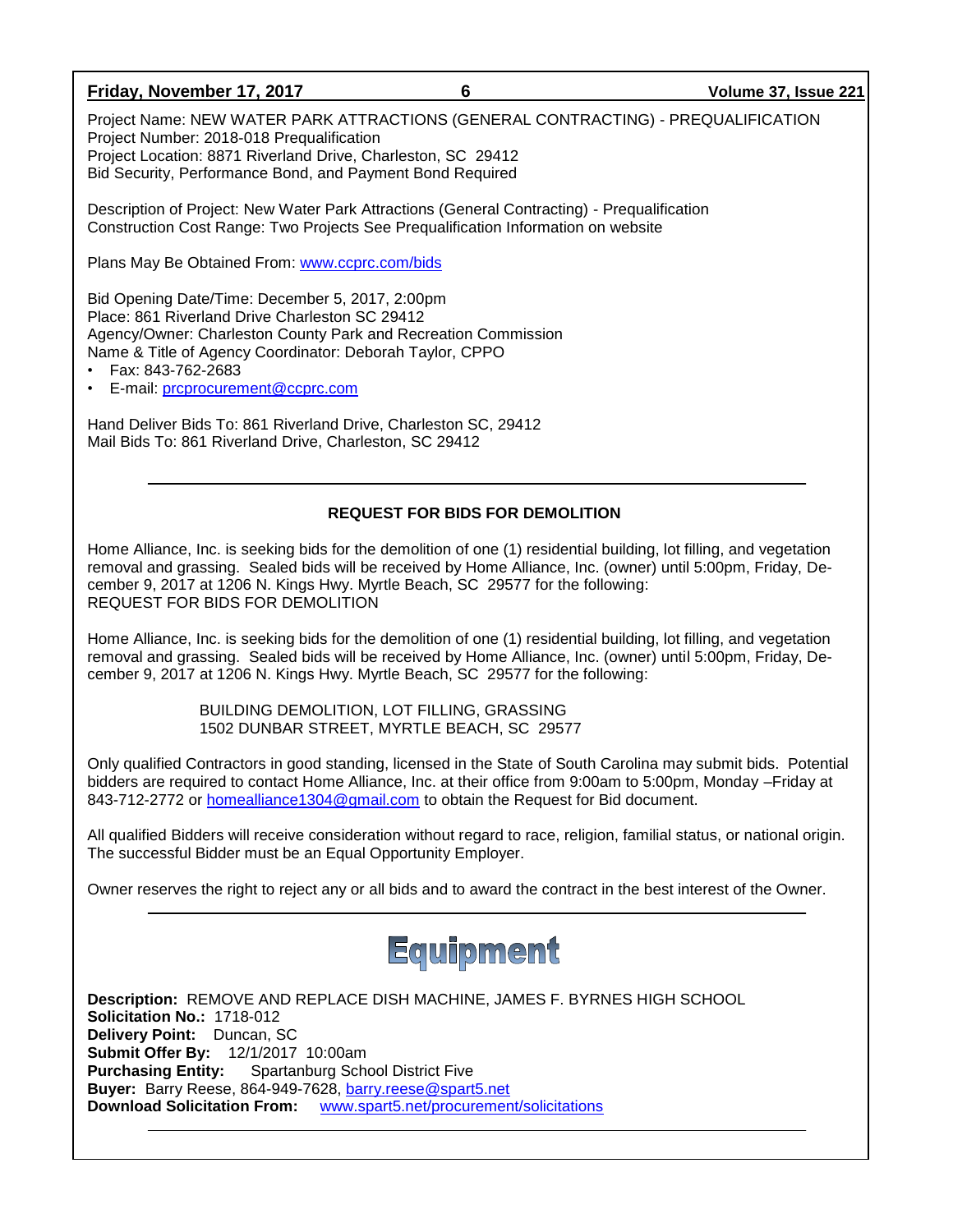#### **Friday, November 17, 2017 7 Volume 37, Issue 221**

**Description:** SCBA UPGRADE KITS **Solicitation No.:** 17-B046S **Delivery Point:** Charleston, SC **Submit Offer By:** 12/4/2017 12:00pm **Purchasing Entity:** City of Charleston 75 Calhoun Street, Ste. 3500, 29401 **Buyer:** Chenette L. Singleton / Robin B. Robinson, 843-965-4185 /843-724-7314, [singletonc@charleston-sc.gov](mailto:singletonc@charleston-sc.gov) / [robinsonr@charleston-sc.gov](mailto:robinsonr@charleston-sc.gov)

**Description:** CHALLENGE MS-5 MULTI-SPINDLE NARROW HEAD DRILL (5 HOLE) **Solicitation No.:** 77000012 **Delivery Point:** Columbia, SC **Submit Offer By:** 11/29/2017 2:00pm **Purchasing Entity:** Richland County School District One, 201 Park Street, Room 209 Columbia, SC 29201 **Buyer:** TIMIKA L. BEAVER 803-231-7039, [timika.beaver@richlandone.org](mailto:timika.beaver@richlandone.org) **Direct Inquiries To:** TIMIKA BEAVER NLT NOVEMBER 14TH, 2017 – 10:00am to [timika.beaver@richlandone.org](mailto:timika.beaver@richlandone.org) **Download Solicitation From:** [www.richlandone.org](http://www.richlandone.org/) or contact Timika Beaver for a copy.

**Description:** TRI-COUNTY TECHNICAL COLLEGE IS SEEKING A USED DRY BOX TRAILER FOR OUR CCE TRUCK DRIVER TRAINING CLASS **Solicitation No.:** TCTC-18-DryBoxTrailer#2 **Delivery Point:** Anderson, SC **Submit Offer By:** 11/27/2017 2:00pm **Purchasing Entity:** Tri-County Technical College PO Box 587 Pendleton, SC 29670 **Buyer:** Matt Whitten, 864-646-1633, [mwhitten@tctc.edu](mailto:mwhitten@tctc.edu) **Download Solicitation From:** <https://www.tctc.edu/about-us/accountability/purchasing/>

**Description:** CHARLESTON COUNTY SCHOOL DISTRICT IS SOLICITING BIDS FOR RIFTON ADAPTED/ASSISTIVE POSITIONING AND MOBILITY EQUIPMENT REPAIRS **Solicitation No.:** B 1810 **Delivery Point:** Charleston County, SC **Submit Offer By:** 12/19/2017 2:00pm -- Charleston County School District Operation Center 3999 Bridge View Drive North Charleston, SC Procurement Services Conference Room **Purchasing Entity:** Charleston County School District **Buyer:** 843-566-1817/ [Michelle\\_wright@charleston.k12.sc.us](mailto:Michelle_wright@charleston.k12.sc.us) **Direct Inquiries To:** 843-566-1817 [/Michelle\\_Wright@charleston.k12.sc.us](mailto:/Michelle_Wright@charleston.k12.sc.us)  **Download Solicitation From:** [www.ccsdschools.com/Business/Contracts\\_Procurement/](http://www.ccsdschools.com/Business/Contracts_Procurement/)

# **Information Technology**

**Description:** IP CAMERAS **Solicitation Number:** 5400014588 **Submit Offer By:** 12/04/2017 10:00am **Purchasing Agency:** SC Department of Corrections 4420 Broad River Road Columbia, SC 29210 **Buyer:** MYRTLE DEWERDT **Email:** [dewerdt.myrtle@doc.state.sc.us](mailto:dewerdt.myrtle@doc.state.sc.us) **Download Solicitation From:**  <http://webprod.cio.sc.gov/SCSolicitationWeb/solicitationAttachment.do?solicitnumber=5400014588>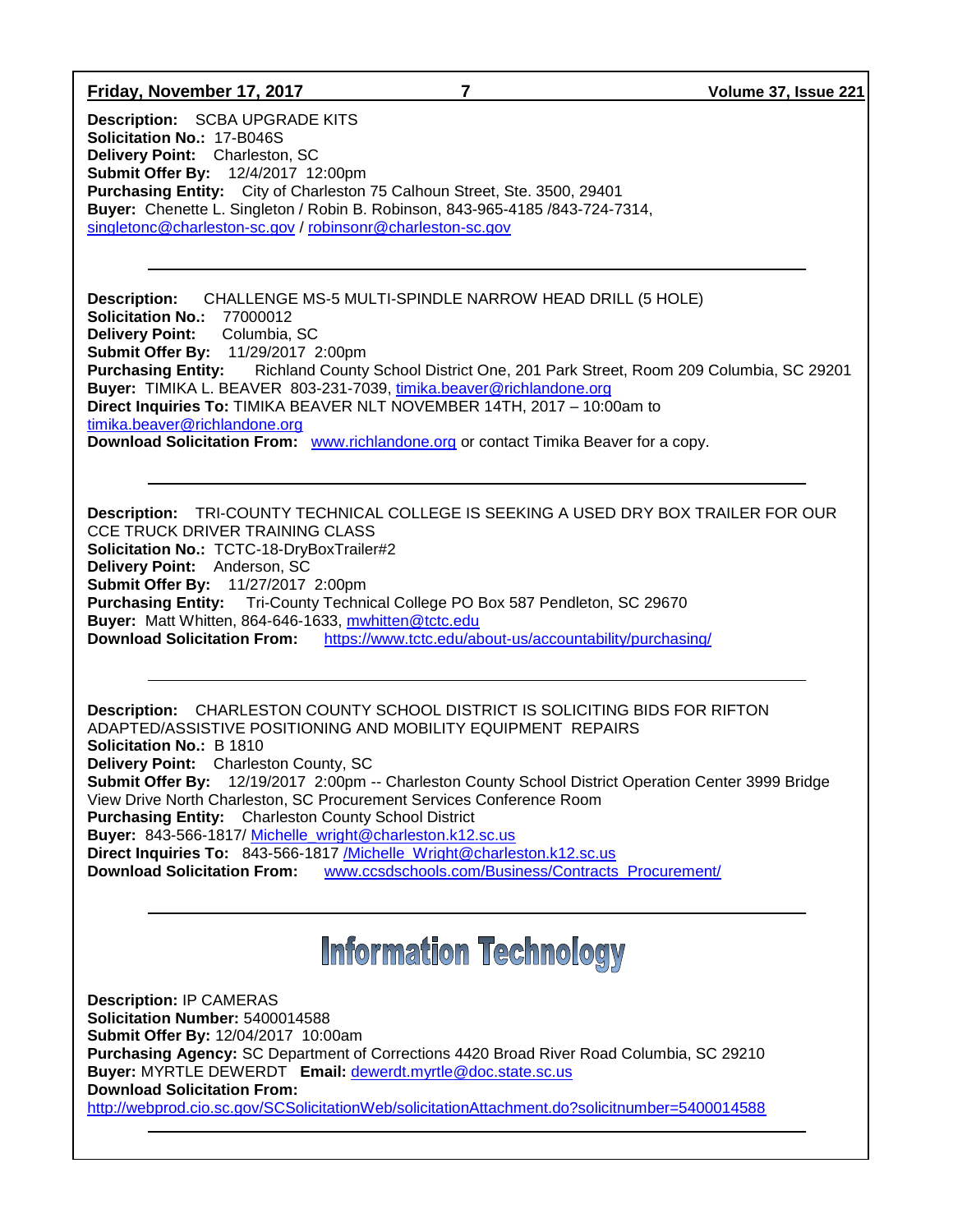**Friday, November 17, 2017 8 Volume 37, Issue 221**

# **Maintenance and Repair**

**Description:** REPLACE HVAC SYSTEM **Solicitation No.:** 2018-IFQ-003 **Delivery Point:** Columbia, SC **Site Visit:** Mandatory. 11/28/2017 **Submit Offer By:** 12/15/2017 4:00pm **Purchasing Entity:** Babcock Center Inc, 2725 Banny Jones Ave., West Columbia, SC **Buyer:** Lourdes Reuter, 803-799-1970 Ext. 172

**Description:** REPAIRS TO AN OCCUPIED HOME AT 296 ROBINSON ST., ROCK HILL SC 29730 **Solicitation No.:** HDC115 **Delivery Point:** Rock Hill SC **Pre-bid Conf.:** Mandatory. 11/30/2017 9:00am **Location:** 296 Robinson St., Rock Hill SC 29730 **Submit Offer By:** 12/11/2017 9:00am **Purchasing Entity:** Housing Development Corporation of Rock Hill, 150 Johnston St., Rock Hill, SC 29730 **Buyer:** Dawn Willingham, Neighborhood Development Coordinator, 803-326-3793, [Dawn.willingham@cityofrockhill.com](mailto:Dawn.willingham@cityofrockhill.com) **Download Solicitation From:** [www.cityofrockhill.com](http://www.cityofrockhill.com/)



**Description:** APPROVED MARKET ANALYST LIST **Solicitation Number:** 5400014544 **Submit Offer By:** 12/05/2017 9:00am **Purchasing Agency:** SC State Housing Authority 300-C Outlet Pointe Blvd. Columbia, SC 29210 **Buyer:** REGGIE BELL **Email:** [Reggie.Bell@schousing.com](mailto:Reggie.Bell@schousing.com) **Download Solicitation From:**  <http://webprod.cio.sc.gov/SCSolicitationWeb/solicitationAttachment.do?solicitnumber=5400014544>

**Description:** ANNUAL FIRE SPRINKLER INSPECTIONS **Solicitation Number:** 5400014402 **Submit Offer By:** 12/13/2017 10:00am **Purchasing Agency:** SC Department of Corrections 4420 Broad River Road Columbia, SC 29210 **Buyer:** MYRTLE DEWERDT **Email:** [dewerdt.myrtle@doc.state.sc.us](mailto:dewerdt.myrtle@doc.state.sc.us) **Download Solicitation From:**  <http://webprod.cio.sc.gov/SCSolicitationWeb/solicitationAttachment.do?solicitnumber=5400014402>

**Description:** ANNUAL FIRE SPRINKLER INSPECTIONS **Solicitation Number:** 5400014402 **Submit Offer By:** 12/13/2017 10:00am **Purchasing Agency:** SC Department of Corrections 4420 Broad River Road Columbia, SC 29210 **Buyer:** MYRTLE DEWERDT **Email:** [dewerdt.myrtle@doc.state.sc.us](mailto:dewerdt.myrtle@doc.state.sc.us) **Download Solicitation From:**  <http://webprod.cio.sc.gov/SCSolicitationWeb/solicitationAttachment.do?solicitnumber=5400014402>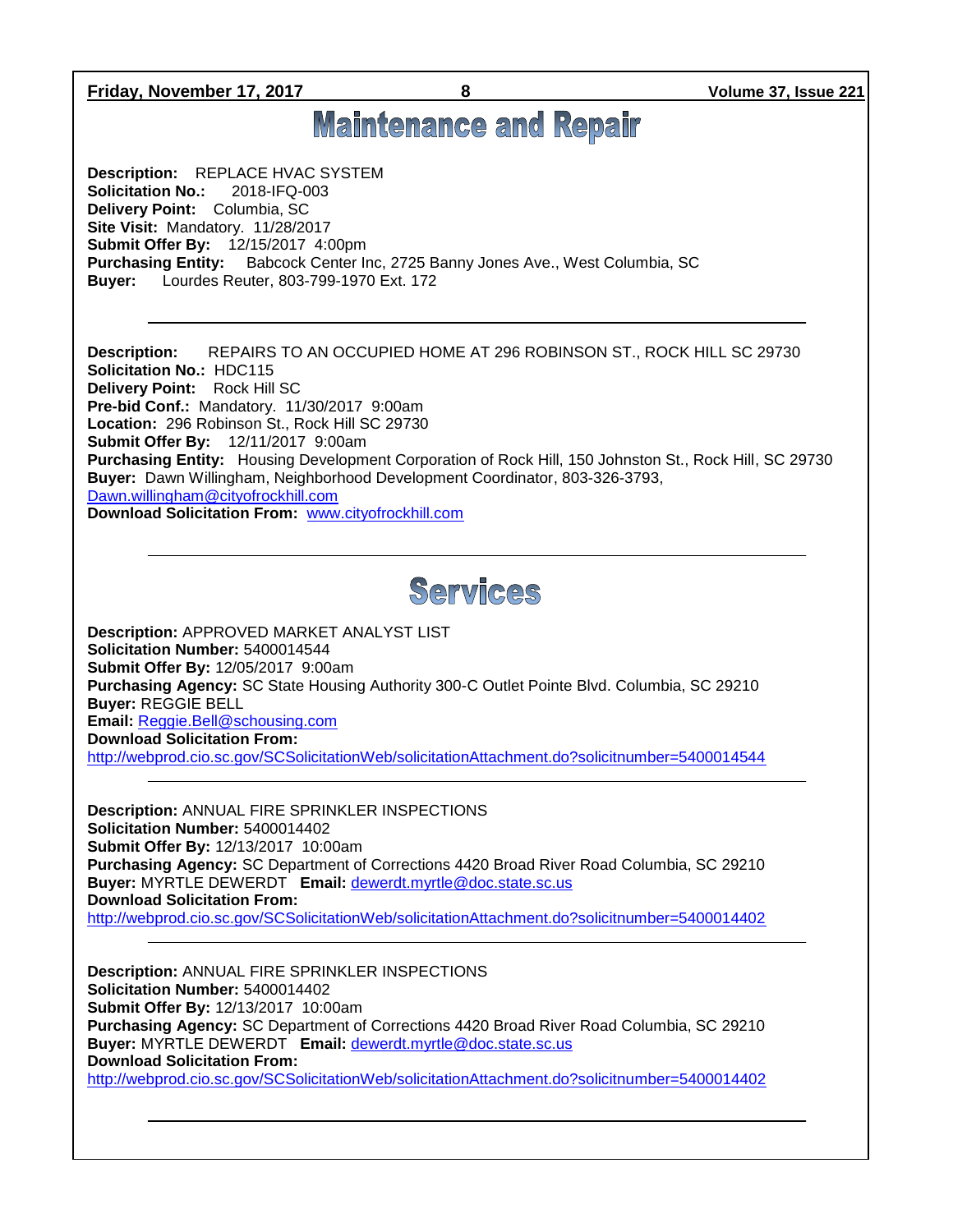# **Friday, November 17, 2017 9 Volume 37, Issue 221**

**Description:** REAL TIME REMOTE CAPTIONING SERVICES **Solicitation No.:** 95717281 **Delivery Point:** Clemson, SC **Submit Offer By:** 12/1/2017 2:00pm **Purchasing Entity:** Clemson University, Procurement and Business Services, Administrative Services Bldg., 108 Perimeter Rd., Clemson, SC 29634 **Buyer:** April Pitts864-656-1773, [apitts@clemson.edu](mailto:apitts@clemson.edu) **Download Solicitation From:** Online solicitations only. Solicitations can be viewed at <https://clemson.ionwave.net/CurrentSourcingEvents.aspx>

**Description:** TIMBER PLANTING SERVICES **Solicitation No.:** 95150062 **Delivery Point:** Pickens County, SC **Submit Offer By:** 11/28/2017 11:00am **Purchasing Entity:** Clemson University, Procurement and Business Services, Administrative Services Bldg., 108 Perimeter Rd., Clemson, SC 29634 **Buyer:** April Pitts 864-656-1773, [apitts@clemson.edu](mailto:apitts@clemson.edu) **Download Solicitation From:** Online solicitations only. Solicitations can be viewed at <https://clemson.ionwave.net/CurrentSourcingEvents.aspx>

# **REQUEST FOR PROPOSALS -- RFP NO. 18-3601 -- GTA ELECTRONIC TICKETING SYSTEM (ETS)**

The City of Greenville is assisting the Greenville Transit Authority (GTA) in soliciting SEALED PROPOSALS from qualified firms to provide certain Electronic Ticketing System (ETS) improvements in support of Greenville's public transit service.

This procurement is being funded by the Federal Transit Authority Urbanized Area Formula Grants, Section 5307 (49 U.S.C. 5307).

Proposal packets may be obtained on-line at:<http://www.greenvillesc.gov/bids.aspx> or from the Purchasing Division, 7th floor, City Hall, 206 South Main St., Greenville, SC 29601. Inquiries can be sent to: [ldodd@greenvillesc.gov.](mailto:ldodd@greenvillesc.gov)

A NON-MANDATORY Pre-Proposal Conference will be held at 2:30pm, December 7, 2017, in the First Floor Conference Room in City Hall, 206 S. Main Street, Greenville, SC 29601. You may also join by calling 864-520- 1396.

Sealed proposals will be received at the above address until 2:00pm, January 9, 2018. Deadline for questions is 2:00pm, December 29, 2017.

# THE CITY OF GREENVILLE, SC IS AN EQUAL OPPORTUNITY EMPLOYER.



# **SALE AND REMOVAL OF THE BUILDING**

# **AT THE NORTH-WEST CORNER OF SIMKINS AND BUNCOMBE**

The Town of Edgefield is accepting sealed bids for the Purchase and Removal of the Building (former Medlock Law Office) at the North-West corner of Simkins and Buncombe Streets, Tax Parcel #137-02-01-014-000. This purchase does not include any additional outbuildings situated on said parcel and does not require the removal of existing foundation or step materials.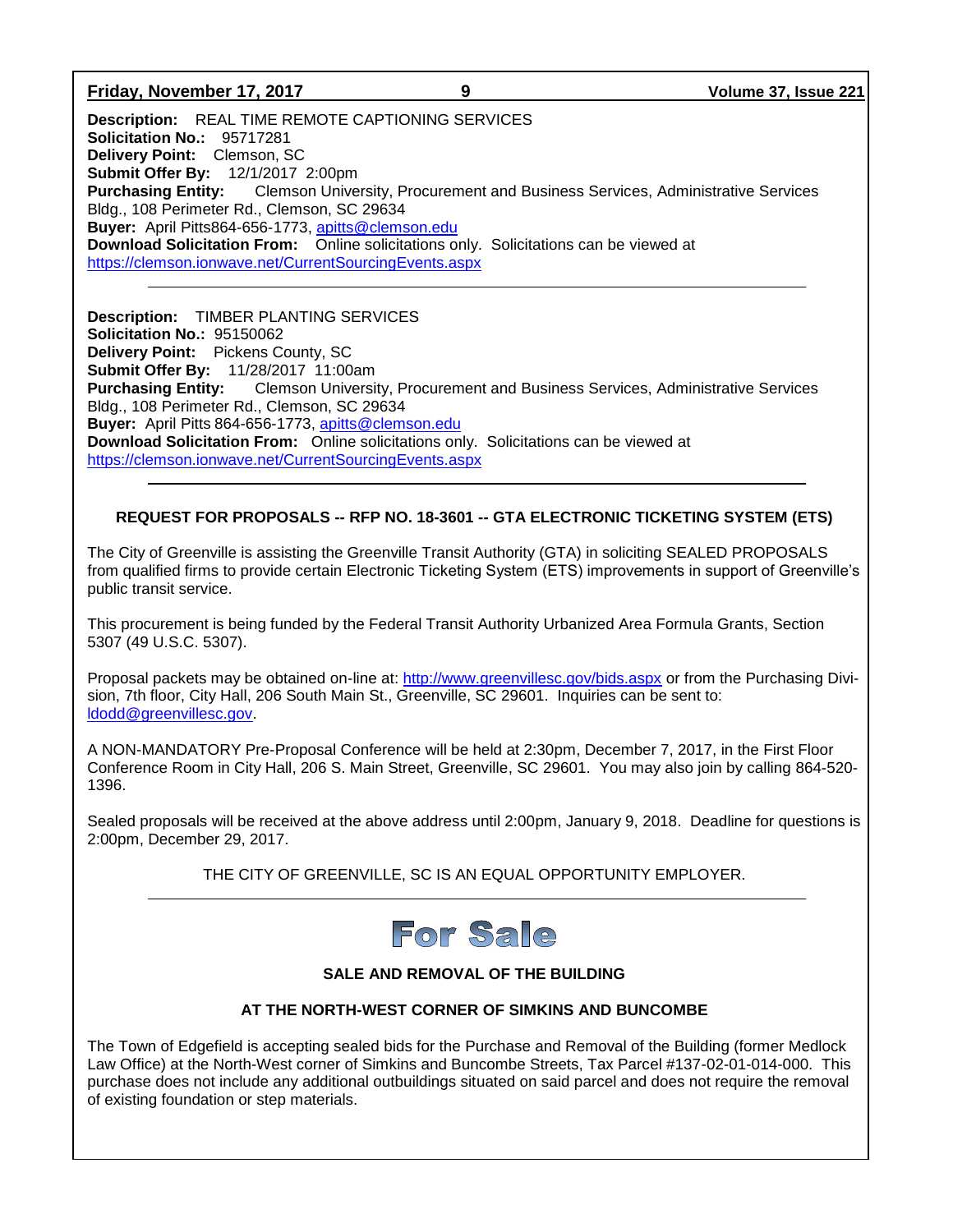## **Friday, November 17, 2017 10 Volume 37, Issue 221**

The successful bidder must provide a Certificate of Insurance verifying general liability insurance coverage and Workers' Compensation coverage, with the Town of Edgefield noted as an additional insured, within 5 days of the award of the bid. The successful bidder is responsible for obtaining all applicable permits and licenses. The successful bidder must remove the building from the site within 60 days from the award of the bid by Town Council.

Sealed bids for the purchase of the building and its removal will be accepted at the Edgefield Town Hall at 400 Main Street, Edgefield, SC until 3:00pm on November 27, 2017, at which time all bids will be publicly opened and read aloud. No Late Bids Will Be Accepted.



#### **PROPOSED 2018 EDITION OF THE** *MANUAL FOR PLANNING*

#### *AND EXECUTION OF STATE PERMANENT IMPROVEMENTS, PART II*

The Office of the State Engineer is announcing the release of the proposed 2018 Edition of the *Manual for Planning and Execution of State Permanent Improvements, Part II* ("The Manual"), for review and comment pursuant to Section 11-45-3240. Interested parties may review the proposed 2018 Manual at:

<https://procurement.sc.gov/files/2018%20OSE%20Manual%20for%20promulgation.pdf>

Significant changes that have been made in the Manual include the following:

- Tables and Permits relocated from the Chapters to an Appendix;
- Combined chapters and sub-chapters;
- Eliminated the prohibition of fire retardant treated wood from Chapter 5:
- Eliminated the Cost Guide and Multiplier method for awarding Construction IDC's.
- Revised and completed Chapter 11, Construction Manager at Risk (CM-R) with accompanying CM-R forms (400 series);
- Revised and completed Chapter 12, Design-Build, Design-Build-Operate-Maintain and Design-Build-Finance-Operate-Maintain with accompanying DB forms (700 series);

Please send all questions and/or comments to Tia Vaughan at Ivaughan@mmo.sc.gov.

#### **INSPECTOR GENERAL'S FRAUD HOTLINE**

(State Agency fraud only) 1-855-723-7283 / [http://oig.sc.gov](http://oig.sc.gov/)

#### **COMMENTS?**

The Division of Procurement Services encourages you to make your comments via the following methods: Customer Comment System:<https://procurement.sc.gov/comment> Telephone 803-737-0600